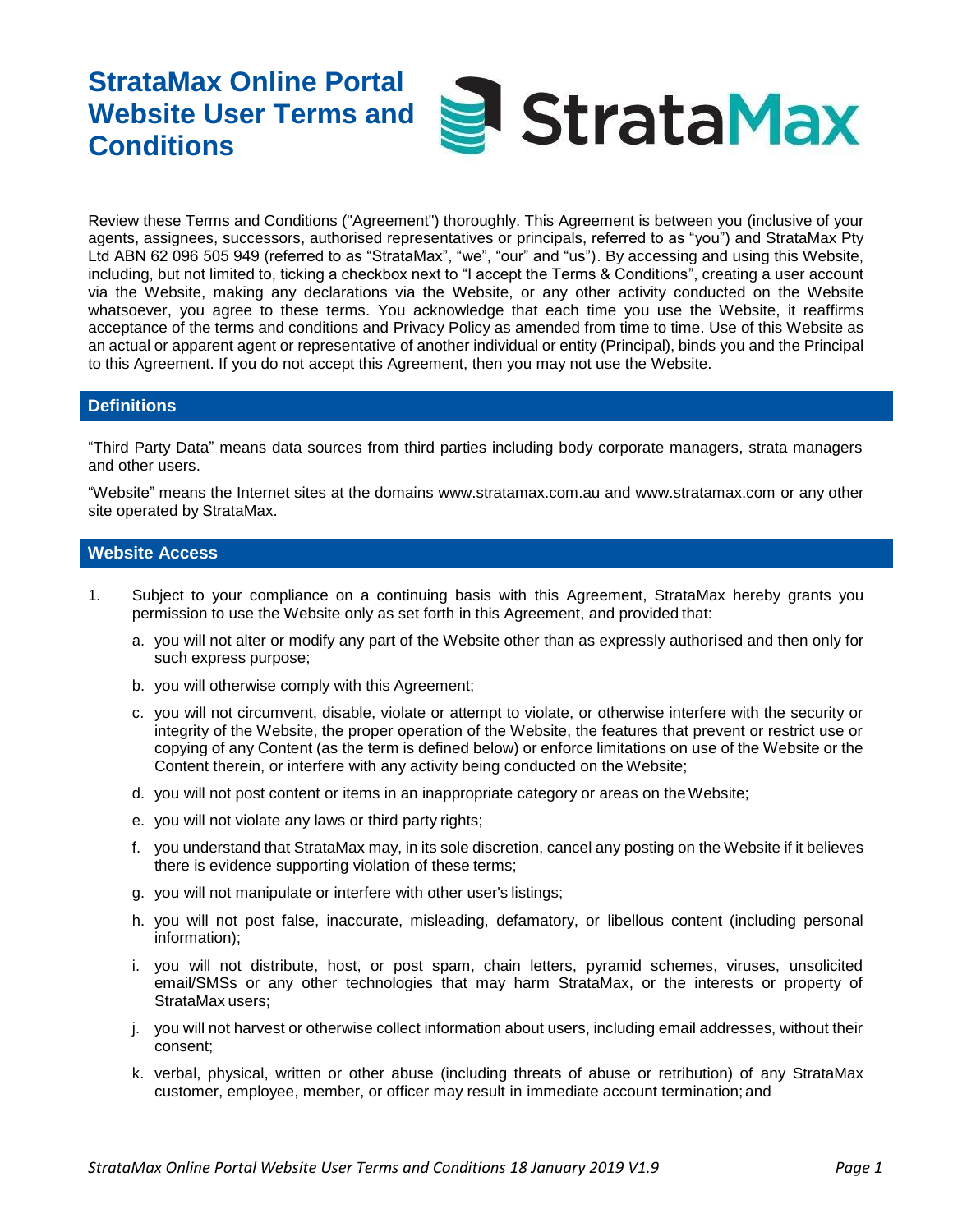- l. if your bandwidth usage exceeds the average bandwidth usage (as determined solely by StrataMax) of other StrataMax customers, we reserve the right to immediately disable your account or throttle your usage until you can reduce your bandwidth consumption.
- 2. You agree not to use or launch any automated system, including without limitation, "robots," "spiders," "offline readers," etc., that accesses the Website in a manner that sends more request messages to StrataMax servers in a given period of time than a single human can reasonably produce in the same period by using a conventional on-line web browser. You agree not to collect or harvest any personally identifiable information, including account names, from the Website, nor to use the communication systems provided by the Website for any commercial solicitation purposes. StrataMax reserves the right in its sole discretion to block access or discontinue services to offenders, and to investigate and take appropriate legal action against anyone who, in StrataMax's sole discretion, violates this provision, including without limitation, reporting you to law enforcement authorities.
- 3. You acknowledge that your use of the 'Add Co-owner' feature grants full access to another user ("Coowner") for all information on the Website for the jointly owned property and it will allow the Co-owner to further grant the same full access to another user. You agree to only use the 'Add Co-owner' feature to grant access to a person who is a legal co-owner of the property on which the feature is used. StrataMax does not accept any responsibility for the misuse of the 'Add Co-owner' feature.

## **Intellectual Property Usage**

4. The content on the Website, except any and all User Submissions and Third Party Data, including without limitation, the text, software, scripts, graphics, files, images, photos, sounds, music, videos, interactive features and the like (collectively "Content") and the trademarks, service marks and logos contained therein ("Marks"), are owned by or licensed to StrataMax, subject to copyright and other intellectual property rights under Australian and foreign laws and international conventions. StrataMax reserves all rights not expressly granted in and to the Website and the Content. You agree to not use, copy, reproduce, modify, translate, publish, broadcast, transmit, distribute, perform, upload, display, license, sell or otherwise exploit for any other purposes whatsoever any Content, including, but not limited to, image, audio, and visual content, Marks, third party User Submissions, or other proprietary rights not owned by you, (i) without the express prior written consent of the respective owners, and (ii) in any way that violates any right of any third party. If you download or print a copy of the Content for personal use, you must retain all copyright and other proprietary notices contained therein.

# **User Submissions**

- 5. The Website may permit the submission of information, images, recordings, videos, votes, motions or other communications submitted by you and other users ("User Submissions") and the hosting, sharing, and/or publishing of such User Submissions.
- 6. You shall be solely responsible for your own User Submissions and the consequences of posting, publishing or declaring them. You agree that StrataMax has no liability with respect to any User Submissions, including, without limitation, your own submissions, and you hereby irrevocably release StrataMax, its employees, officers, servants, agents and contractors and each of them jointly and severally from any and all liability arising out of or relating to User Submissions or any part thereof.
- 7. In connection with your User Submissions, you affirm, represent, and warrant that you can and will demonstrate to StrataMax's full satisfaction upon its request that:
	- a. you own or have the necessary licenses, rights, consents, and permissions to use and authorise StrataMax to use and publish each and every User Submission and to enable inclusion and use of such User Submissions in the manner contemplated by the Website and this Agreement;
	- b. specifically, you have the written consent, release, and/or permission of each and every identifiable individual person in the User Submission to use the name and/or personally identifiable information of each and every such identifiable individual person to enable inclusion and use of the User Submissions in the manner contemplated by the Website and this Agreement; and
	- c. specifically, the posting of your User Submission on or through the Website does not violate the privacy rights, publicity rights, copyrights, contract rights, or any other rights of any person or entity. You agree to bear all liability incurred by reason of any content posted by you to or through the Website.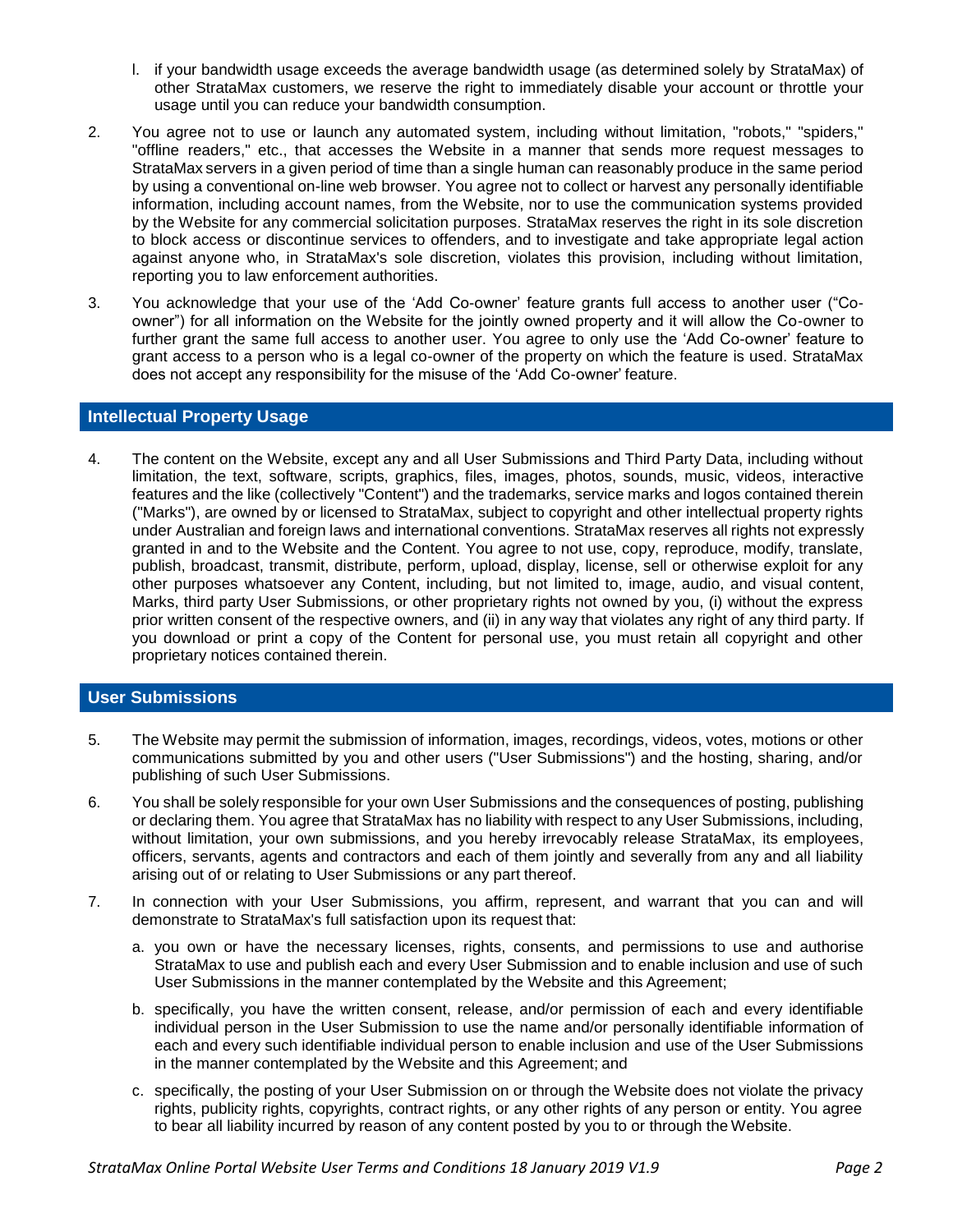- 8. In connection with User Submissions, you further agree that you will not:
	- a. publish falsehoods or misrepresentations that could damage StrataMax or any third party;
	- b. submit material that is unlawful, obscene, lewd, defamatory, libellous, threatening, pornographic, harassing, hateful, racially or ethnically offensive, excessively violent, or encourages conduct that would be considered a criminal offense, give rise to civil liability, violate any law, or is otherwise inappropriate or objectionable;
	- c. post advertisements or solicitations of business;
	- d. impersonate another person;
	- e. submit material that is copyrighted, protected by trade secret or otherwise subject to third party proprietary rights, including privacy and publicity right, unless you are the owner of such rights or have permission from their rightful owner to post the material and to grant StrataMax all of the license rights granted herein; or
	- f. submit material that is unsuitable for minors in any country.
- 9. StrataMax does not endorse any User Submission or any opinion, recommendation, or advice expressed therein, and StrataMax expressly disclaims any and all responsibility or liability in connection with User Submissions.
- 10. StrataMax reserves the right to decide whether Content or a User Submission is inappropriate or violates this Agreement, including but not limited to copyright infringement, violations of intellectual property law, pornography, obscene or defamatory material, or excessive length. StrataMax also reserves the right, in its sole discretion, to reject, refuse to post or remove any posting (including private messages and User Submissions) by you, or to restrict, suspend or terminate your access to all or any part of the Website at any time, for any or no reason, with or without prior notice. Notwithstanding the foregoing, StrataMax assumes no responsibility for monitoring the Website, Content, Third Party Data or User Submissions for inappropriate conduct, or modifying or removing such conduct, Content, Third Party Data or User Submissions from the Website.
- 11. StrataMax reserves the right to discontinue any aspect of the Website at any time.

## **Secure Access Credentials**

- 12. In order to access some features of the Website, you will be required to have a user account for which you will use an email address and a password to access (together referred to as "Secure Access Credentials"). You may never use another's account or their credentials without their permission. You are solely responsible for the activity that occurs on your account, and you must keep your Secure Access Credentials secure. You must notify StrataMax immediately of any breach of security or unauthorised use of your account. You may be required to expressly accept or reject this Agreement when you establish your account or the Agreement is changed. You agree that any requirement that you do so does not in any way vitiate your assent to comply with this Agreement.
- 13. You will be liable for any losses or damages (whether direct, indirect, consequential, or otherwise) resulting from any unauthorised access to your account if you or any authorised user contributed to the unauthorised access because:
	- a. your Secure Access Credentials were disclosed to another person;
	- b. your Secure Access Credentials were identified by another person because a record was kept without a reasonable attempt being made to disguise it; or
	- c. StrataMax was not notified as soon as you became aware your Secure Access Credentials could be used by other person.
- 14. Any person who supplies StrataMax with your Secure Access Credentials will be allowed to access the Website and StrataMax will be entitled to presume that person is you.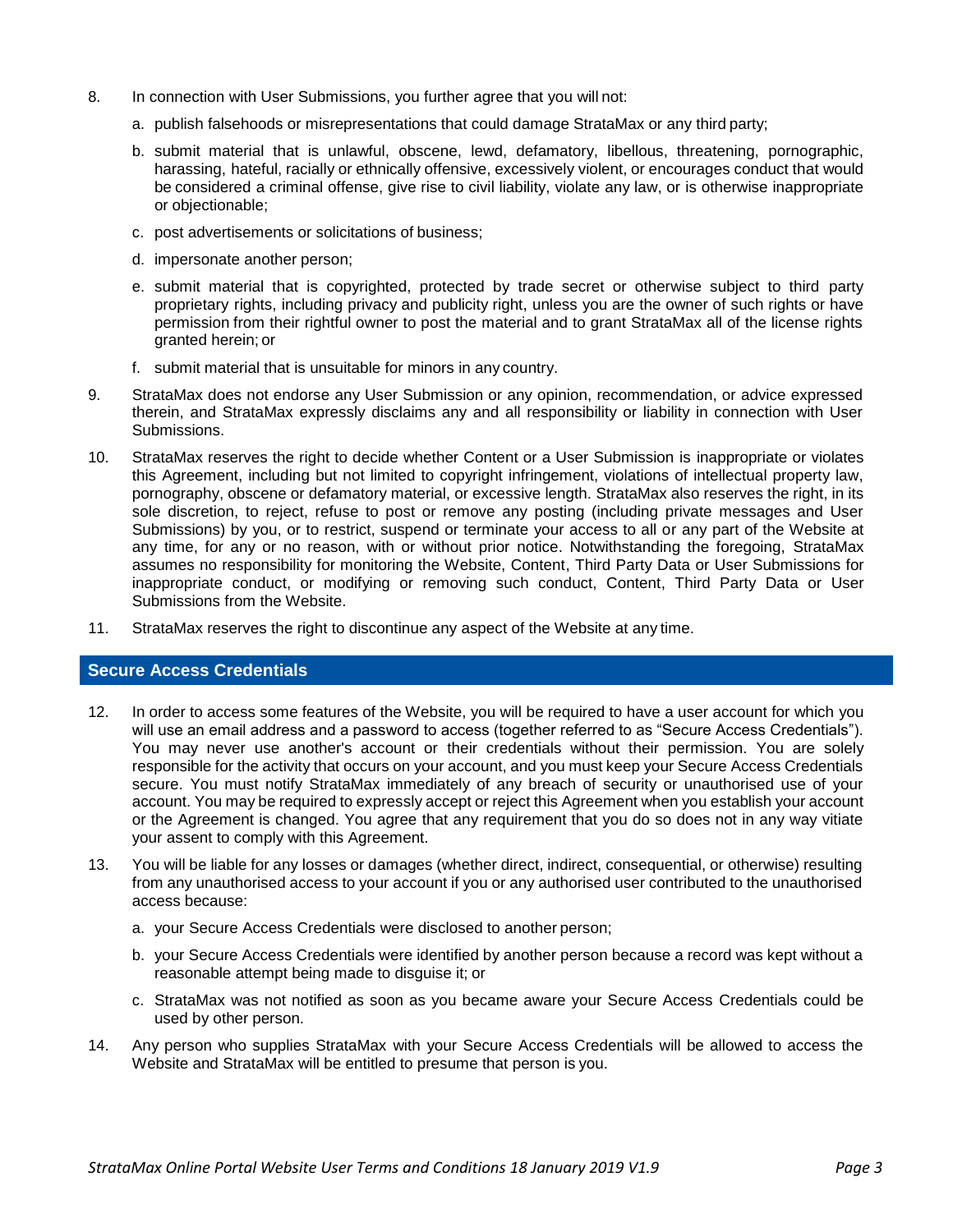#### **Privacy**

- 15. Our Privacy Policy as it appears from time to time is available at [http://www.stratamax.com/privacy o](http://www.stratamax.com/privacy)n the Website. StrataMax will take all reasonable steps to abide by this policy and you agree to abide by its terms and conditions and to act in accordance with that policy when using this Website, in addition to this Agreement.
- 16. By accepting this Agreement, you also consent to:
	- a. the collection of a variety of personal information which is specified in greater detail in the Privacy Policy;
	- b. the use of the personal information for certain purposes specified in greater detail in the Privacy Policy;
	- c. the disclosure by StrataMax of your information in certain circumstances specified in the Privacy Policy.

#### **Disclaimer and Limitation of Liability**

- 17. Information contained in or downloaded from this Website may be sourced from Third Party Data or User Submissions. While StrataMax has made every effort to ensure that the information both provided directly to you or obtained and available from this Website is free from error, StrataMax does not warrant the accuracy, adequacy or completeness of that information. All information is subject to change without notice. No documents, reports or other data printed from the Website or obtained from StrataMax through any other associated site constitute official records. StrataMax recommends that you seek independent advice before acting upon any material contained on this Website.
- 18. StrataMax does not guarantee that this Website will be free from viruses, or that access to this Website will be uninterrupted. You are solely responsible for your own anti-virus and securitymeasures.
- 19. StrataMax does not accept any liability related to or arising out of the use of the Website by any user. StrataMax expressly disclaims all liability with respect to any action taken or not taken upon any information or other Content contained within the Website. Users of the Website use the Website at their own risk. This website is provided 'as-is' without warranty of any kind.
- 20. StrataMax makes no claims or guarantees, express or implied, about the accuracy, completeness, or adequacy of the Website or any of the information contained therein. StrataMax does not make, and no user receives, any warranty whatsoever with respect to the website, and particularly no warranty of fitness for a particular purpose.
- 21. In consideration for being given access to this Website, you release and forever discharge StrataMax, its officers, employees, servants, agents and contractors and each of them from all and any liability to you of any nature whatsoever in respect of any losses, damages (whether direct, indirect, consequential or otherwise), liabilities, claims or expenses whatsoever arising directly or indirectly from use by you or any other person of this Website or any of the links provided in this Website or reliance by you or any person upon information contained in or downloaded from this Website.
- 22. Material on this Website may contain general information about StrataMax's products and services. Unless expressly stated otherwise, this information:
	- a. does not constitute an offer or inducement to enter into a legally binding contract; and
	- b. does not form part of the terms and conditions for any StrataMax products and services.
- 23. Liability of any of StrataMax, its employees, officers, servants, agents or contractors for any breach of any condition or warranty implied by law or otherwise, and which cannot be excluded, is limited to the extent possible, at the option of StrataMax, to:
	- a. the supply of the relevant goods and services again;
	- b. repair of any goods; or
	- c. payment of the cost of having the goods or services supplied again or repaired.